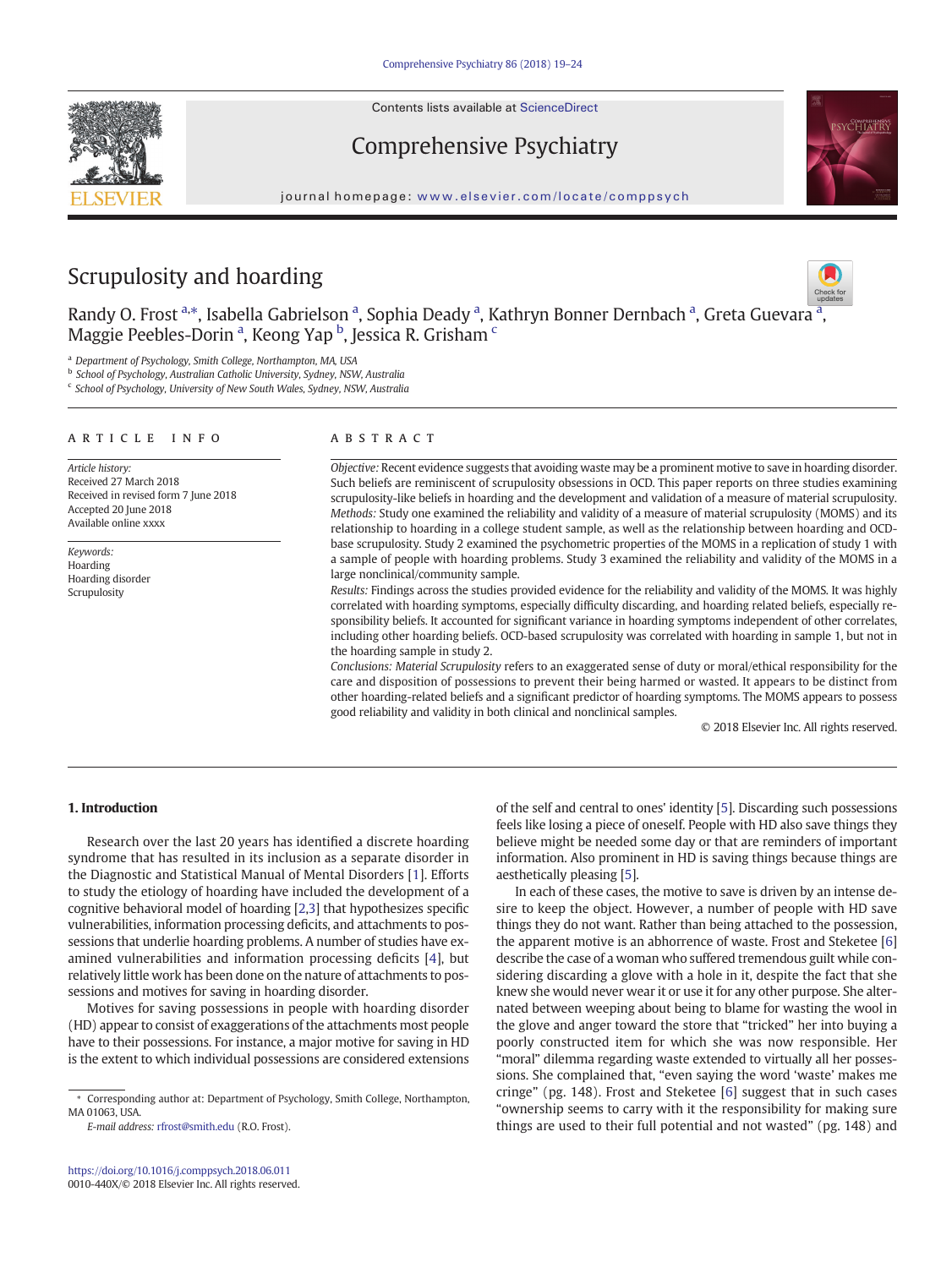for making sure they come to no harm. This desire can manifest in creative re-use and preoccupation with donation or finding a "good home" where the object will be used [\[7\]](#page-5-0). The result is an overly laborious and perfectionistic process to get rid of virtually anything.

Beliefs such as these are reminiscent of scrupulosity obsessions in obsessive compulsive disorder (OCD). Abramowitz and Jacoby [\[8\]](#page-5-0) define scrupulosity as "fearing sin where there is none", and although most examples of scrupulosity in OCD have religious themes, some concern moral transgressions that are not religious in nature. For instance, the Penn Inventory of Scrupulosity – Revised (PIOS-R) contains two subscales, Fear of God and Fear of Sin, with the latter being composed of content focused on morality rather than religion [\[9\]](#page-5-0). Items from this subscale include "I fear I will act immorally", "I am afraid of having sexual thoughts", and "I feel guilty about immoral thoughts I have had". Olatunji et al. [[9](#page-5-0)] found the Fear of Sin subscale to be correlated with all subscales from the OCI, including hoarding, in a sample of university students. Hoarding symptoms, however, contributed unique variance to the prediction of Fear of Sin scores over and above the contribution of other OCD symptoms. Hoarding symptoms did not predict Fear of God independent of other OCD symptoms.

Several attempts have been made to examine waste and responsibility in the context of hoarding. In a large sample of HD participants, a single item report of waste avoidance was the most consistent and unique predictor of both excessive acquisition and difficulty discarding [\[10\]](#page-5-0). Dozier and Ayers [[11\]](#page-5-0) reported similar findings using the same item in a small sample of mid- and late-life patients with HD. The Responsibility subscale of the Saving Cognitions Inventory [\[5](#page-5-0)] reflects a sense of responsibility toward possessions and predicts hoarding symptoms independent of a number of covariates of HD (e.g., depression, anxiety, OCD, indecisiveness [\[5](#page-5-0)]). Relatedly, Inflated Responsibility, as operationalized in the Obsessive Beliefs Questionnaire, independently predicted hoarding symptoms in a nonclinical undergraduate sample [\[12](#page-5-0)]. Unfortunately, none of these measures captures the moral or ethical emphasis seen in anecdotal accounts in HD.

The present studies examine the role of scrupulosity-like beliefs in hoarding and hoarding disorder. The term "material scrupulosity" used here refers to a set of rigid beliefs that include an exaggerated sense of duty or moral/ethical responsibility for the care and disposition of possessions to prevent their being harmed or wasted. For people with HD, failure to meet this responsibility is hypothesized to be associated with the experience of guilt and a sense of grave moral, ethical, and personal failure. The physical manifestation of material scrupulosity, clutter, serves as an emotional inventory that confirms that ones' responsibilities have been upheld and truncates the potential guilt inherent in discarding.

Three studies presented here examine the role of scrupulosity in hoarding and describe the development and validation of a measure of material scrupulosity. Study 1 aimed 1) to develop a self-report measure of material scrupulosity, 2) to examine its reliability and validity in a nonclinical sample, and 3) to examine whether OCD-based scrupulosity was related to hoarding symptoms. Study 2 was designed to replicate the reliability and validity of the new measure using a clinical sample of people with self-identified hoarding problems. Study 3 was designed to determine the extent to which material scrupulosity accounted for variance in hoarding symptoms above and beyond that associated with saving beliefs (i.e., the Saving Cognitions Inventory). This study employed a large non-clinical/community sample. The studies reported here were approved by the Smith College, University of New South Wales, and Australian Catholic University Human Research Ethics Committees. All participants provided written voluntary consent.

#### 2. Study 1

### 2.1. Study 1 methods

#### 2.1.1. Participants/procedure

The participants were 149 students recruited from the student body of Smith College. Participants were solicited from psychology courses as well as social media. Eighty-eight percent of the participants identified as female, none as male, and 3.3% identified as non-binary. The remainder did not indicate a gender. The participants ranged in age from 17 to 32, with a mean of 19.12 ( $SD = 1.71$ ), with 11% identifying themselves as Hispanic. A small percentage (7.6%) identified as Black or African American, 27.7% identified as Asian or Asian American. The remainder identified as white or did not indicate an ethnicity. The participants completed a series of questionnaires through online survey software.

## 2.1.2. Measures

2.1.2.1. Saving inventory revised (SI-R) [[13](#page-5-0)]. The SI-R is a 23-item questionnaire which measures the severity of hoarding and saving behavior. The SI-R consists of three subscales: Excessive Clutter (e.g., "To what extent do you have so many things that your room(s) are cluttered?"); Difficulty Discarding (e.g., "To what extent do you have difficulty throwing things away?"); and Excessive Acquisition (e.g., "How often do you feel compelled to acquire something you see (e.g., when shopping or offered free things)?"). Items on the SI-R are rated on a five point Likert scale. In a clinical sample, the SI-R has shown high internal consistency  $(\alpha = 0.92)$  and good test-retest reliability [\[13\]](#page-5-0). The alpha coefficients in the current study exceeded  $\alpha = 0.84$  for all subscales and the total.

2.1.2.2. Depression, anxiety and stress scale- 21 (DASS-21) [[14](#page-5-0)]. The DASS-21 is a 21-item self-report measure which assesses symptoms of depression, anxiety, and stress. The DASS consists of three subscales: Depression, Anxiety, and Stress. In this study only the Depression subscale was administered. The items on the DASS are measured on a 4-point Likert scale. Cronbach alpha for the present study was good  $(\alpha = 0.80)$ .

2.1.2.3. Obsessive-compulsive inventory- revised (OCI-R) [\[15\]](#page-5-0). The OCI-R is an 18-item self-report measures that assesses the severity of OCD symptoms. The OCI-R consists of six subscales: Washing, Checking, Ordering, Obsessing, Neutralizing, and Hoarding. The items are rated on a 5-point Likert scale. Only the total score minus the hoarding subscale was used in this study. Internal consistency for the OCI-R subtotal minus hoarding in the current study was acceptable ( $\alpha = 0.89$ ).

2.1.2.4. Penn inventory of scrupulosity- revised (PIOS-R) [\[9\]](#page-5-0). The PIOS-R is a 15-item questionnaire which measures religious scrupulosity. The PIOS-R contains two subscales: Fear of Sin (e.g., "I worry that I might have dishonest thoughts") and Fear of God (e.g., "I worry that God is upset with me"). Items on the PIOS-R are rated on a five point Likert scale. The PIOS-R has demonstrated to be reliable and valid [\[9](#page-5-0)]. Internal consistencies for the current study were high (Fear of Sin,  $\alpha = 0.93$ ; Fear of God  $\alpha = 0.96$ ).

2.1.2.5. Development of the measure of material scrupulosity (MOMS). An initial item pool of 30 items were generated based on anecdotal accounts in the literature [[6](#page-5-0)], research examining reasons for saving and acquiring in hoarding disorder, such as feelings of responsibility, beliefs about waste, and concern over causing harm to possessions [\[5\]](#page-5-0), and suggestions volunteered by members of a hoarding and cluttering support group. The items are scored on a five point Likert scale (scored from 0 to 4) and were patterned after previous research on scrupulosity in obsessive-compulsive disorder (OCD). The 30 items include those reflecting guilt and feelings of moral ineptitude related to waste (e.g., "I feel guilty I have wasted in the past" or "I keep broken things because it feels morally wrong to waste them even though I know I won't fix them").

### 2.2. Data analysis

Participants who completed fewer than 90% of items on any scale were dropped from the analyses for that measure. Final sample sizes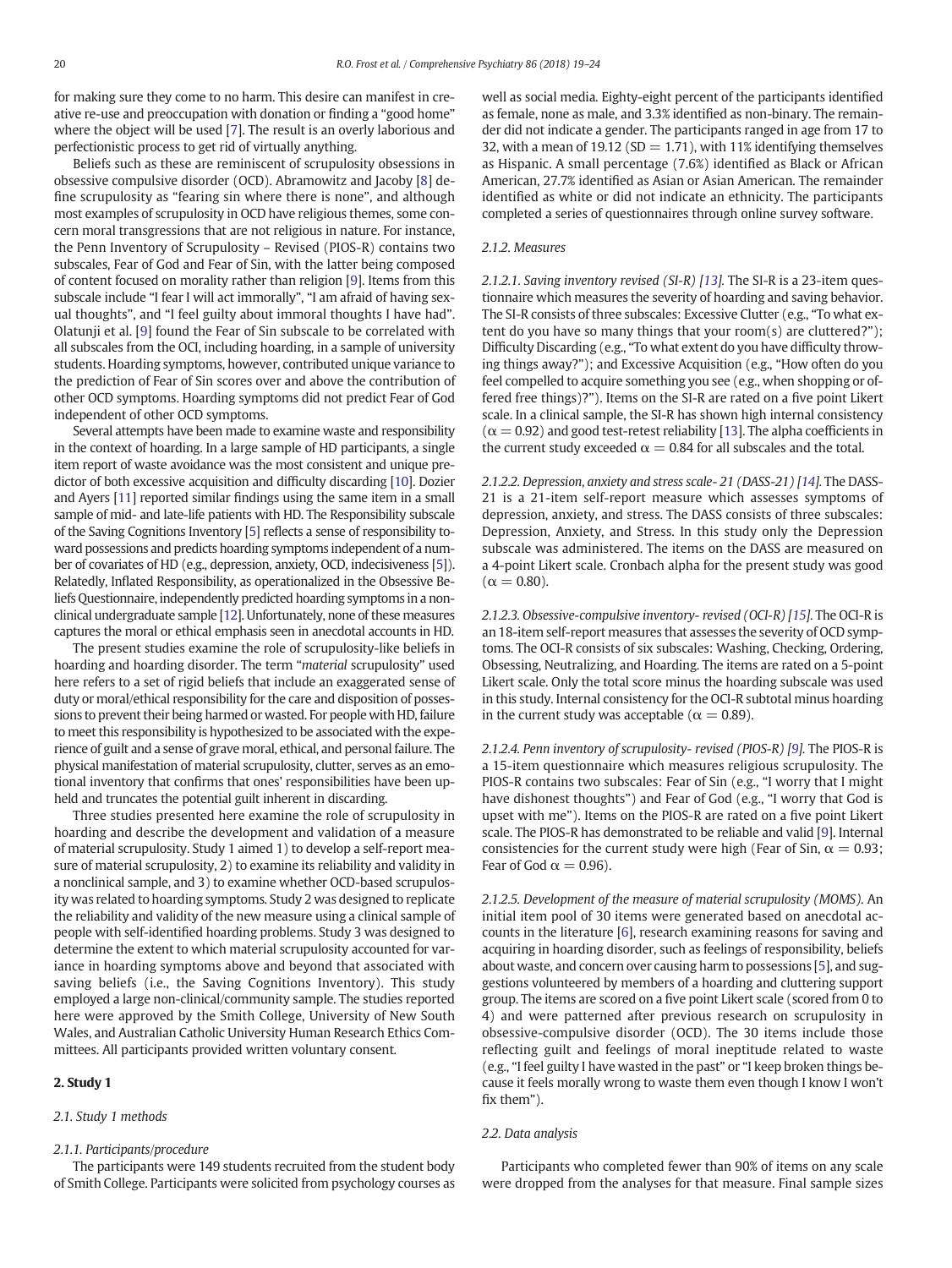| Table 1                                          |  |
|--------------------------------------------------|--|
| Measure of material scrupulosity (MOMS) 9-items. |  |

| Item 1 | I feel guilty about throwing things away.                                                              |
|--------|--------------------------------------------------------------------------------------------------------|
| Item 2 | I feel a sense of duty to my possessions.                                                              |
| Item 3 | I feel guilty about things I have wasted in the past.                                                  |
| Item 4 | My sense of duty toward my possessions interferes with my ability to enjoy things I would like to.     |
| Item 5 | It is my responsibility to make sure objects are not wasted or destroyed.                              |
| Item 6 | Being unprepared (not having things I need) is a serious mistake.                                      |
| Item 7 | I feel like a morally good person when I rescue objects from being wasted.                             |
| Item 8 | Even when I know I won't use something, I feel guilty about throwing it away.                          |
| Item 9 | I keep broken things because it feels morally wrong to waste them even though I know I won't fix them. |
|        |                                                                                                        |

varied somewhat due to missing values. The SI-R total score for this sample was positively skewed (skewness  $= 0.427$ , SE  $= 0.201$ ). Cronbach alpha was used to determine the internal consistency of the MOMS. Item-total correlations were used to determine degree of overlap among the MOMS items and to select a smaller set of items for the final scale. Items with item-total correlations larger than 0.9 or smaller than 0.2 were eliminated. Correlations between hoarding symptoms (SI-R) and study variables were used to establish convergent and discriminant validity. Because of the exploratory nature of the study and the replication across studies, the alpha level for all correlations was set at  $p < .05$ . In addition, regression analyses were employed to determine whether the MOMS was related to hoarding symptoms independent of depression, OCD-based scrupulosity, and OCD symptoms. Differences between correlations were evaluated using a z-test [\[16](#page-5-0)].

#### 2.3. Study 1 results

Internal consistency of the 30 material scrupulosity items was very high ( $\alpha$  = 0.959). Corrected item-total correlations indicated high overlap among the items, suggesting that a reduction in the number of items was warranted. Nine items were retained in the final scale based on the reliability analyses in order to reduce redundancy, and on the investigators' judgment that the remaining items adequately represented the proposed definition of material scrupulosity. The internal consistency (α) of the 9-item MOMS was 0.85. See Table 1 for MOMS items.

The 9-item MOMS was positively correlated with the SI-R total and all three subscales (Table 2), especially Difficulty Discarding. The correlation with SI-R Difficulty Discarding was significantly larger than the correlation between the MOMS and both the SIR-Clutter ( $z = 5.80$ , p  $\le$  .001) and the SIR-Excessive Acquisition ( $z = 4.99$ ,  $p \le$  .01) subscales. Examination of correlations with the PIOS-R revealed that the MOMS was also positively correlated with the PIOS-R Sin, but not the PIOS-R God subscale. The magnitude of the correlations between PIOS-Sin and SI-R measures were smaller than those between the MOMS and the SI-R. The SI-R Difficulty Discarding correlation with the MOMS

Table 2 Means, standard deviations, and correlations for study 1 variables.

|             | Mean  | s.d.     | <b>MOMS</b> | PIOS-R S   | PIOS-R G |  |
|-------------|-------|----------|-------------|------------|----------|--|
| <b>MOMS</b> | 14.41 | 6.43     |             | $0.313***$ | 0.041    |  |
| $SI-R$ tot  | 20.90 | $12.28*$ | $0.673***$  | $0.364***$ | 0.076    |  |
| SI-R acq    | 7.49  | 4.44     | $0.489**$   | $0.335***$ | 0.134    |  |
| $SI-R$ dd   | 7.37  | 5.06     | $0.753***$  | $0.326***$ | 0.036    |  |
| $SI-Rcl$    | 6.06  | 5.03     | $0.451***$  | $0.261***$ | 0.035    |  |
| DASS-D      | 9.54  | 3.41     | $0.288***$  | $0.303***$ | 0.064    |  |
| OCI-RnoH    | 11.81 | 9.52     | $0.517***$  | $0.378***$ | 0.072    |  |

Note: MOMS = Measure of Material Scrupulosity; PIOS-R Sin= Penn Inventory of Scrupulosity- Revised Sin subscale; PIOS-R God = Penn Inventory of Scrupulosity- Revised God subscale; SI-R tot  $=$  Saving Inventory Revised total; SI-R acq  $=$  Saving Inventory Revised Excessive Acquisition; SI-R dd = Saving Inventory Revised Difficulty Discarding; SI-R cl = Saving Inventory Revised Clutter:  $DASS-D =$  Depression Anxiety Stress Scales Depression subscale; OCI-RnoH = Obsessive Compulsive Inventory-Revised minus Hoarding subscale.

\*\*  $p < .01$ .

was significantly larger than the correlation between SI-R Difficulty Discarding and PIOS-Sin ( $z = 6.08$ ,  $p < .001$ ).

The MOMS correlated with depression and OCI-R minus hoarding, but the correlations were significantly smaller than the correlation between the MOMs and SI-R Difficulty Discarding ( $z = 3.61$ ,  $p < .01$ ;  $z = 6.35$ ,  $p < .01$ ).

To determine the relationship of OCD-based scrupulosity and hoarding symptoms, we examined the correlations between the PIOS-R and the SI-R. The PIOS-sin subscale was significantly and positive correlated with the SI-R total and each of the three subscales while the PIOS-God subscale was not correlated with any SI-R measure. See Table 1.

A series of multiple regressions were performed to determine the extent to which the MOMS accounted for variance in hoarding scores independent of other correlates, specifically depression, PIOS-sin and the OCI-R subtotal (total minus hoarding subscale). Multicollinearity indices were within normal limits. In step 1 of the regression, DASS-Depression, PIOS-sin and the OCI-R subtotal were entered. The resulting equation predicted significant variance for each of the SI-R subscales and the total score. The MOMS score was entered at step 2. See [Table](#page-3-0) [3.](#page-3-0) In each case, the MOMS accounted for significant variance independent of the other predictors. For the SIR-total, DASS-D and PIOS Sin remained significant at step 2. The pattern differed somewhat for the subscales. For acquisition, the OCI-subtotal, PIOS-sin, and the MOMS contributed significant and independent variance. For difficulty discarding, only the MOMS predicted significant variance at step 2. For clutter, both depression and the MOMS predicted significant amounts of variance after controlling for other covariates.

#### 2.4. Study 1 discussion

The study provided evidence for the reliability, concurrent, and discriminant validity of a measure of material scrupulosity. The MOMS accounted for unique variance in hoarding, separate from depression, OCD symptoms, and OCD-based scrupulosity. It appears to be most closely associated with difficulty discarding. The findings from study 1 also indicated that an OCD-based measure of scrupulosity was associated with hoarding symptoms in a nonclinical sample, but only for the morality-based form of scrupulosity.

Study 2 was conducted to examine the reliability and validity of the MOMS in a sample of people self-identifying with hoarding problems.

#### 3. Study 2

#### 3.1. Methods

#### 3.1.1. Participants and procedures

Participants in study 2 were members of an online hoarding and clutter support group. Participants were included based on selfidentification with hoarding problems and the participation in a selfhelp group for hoarding. Eighty-six percent scored above the criterion for clinical hoarding problems [[17\]](#page-5-0). A total of 28 participants took part in the study. There were 26 female participants, one male participant, and one participant with an unspecified gender. The age of participants was not recorded. Questionnaires were completed on line and consisted

 $p < .05$ .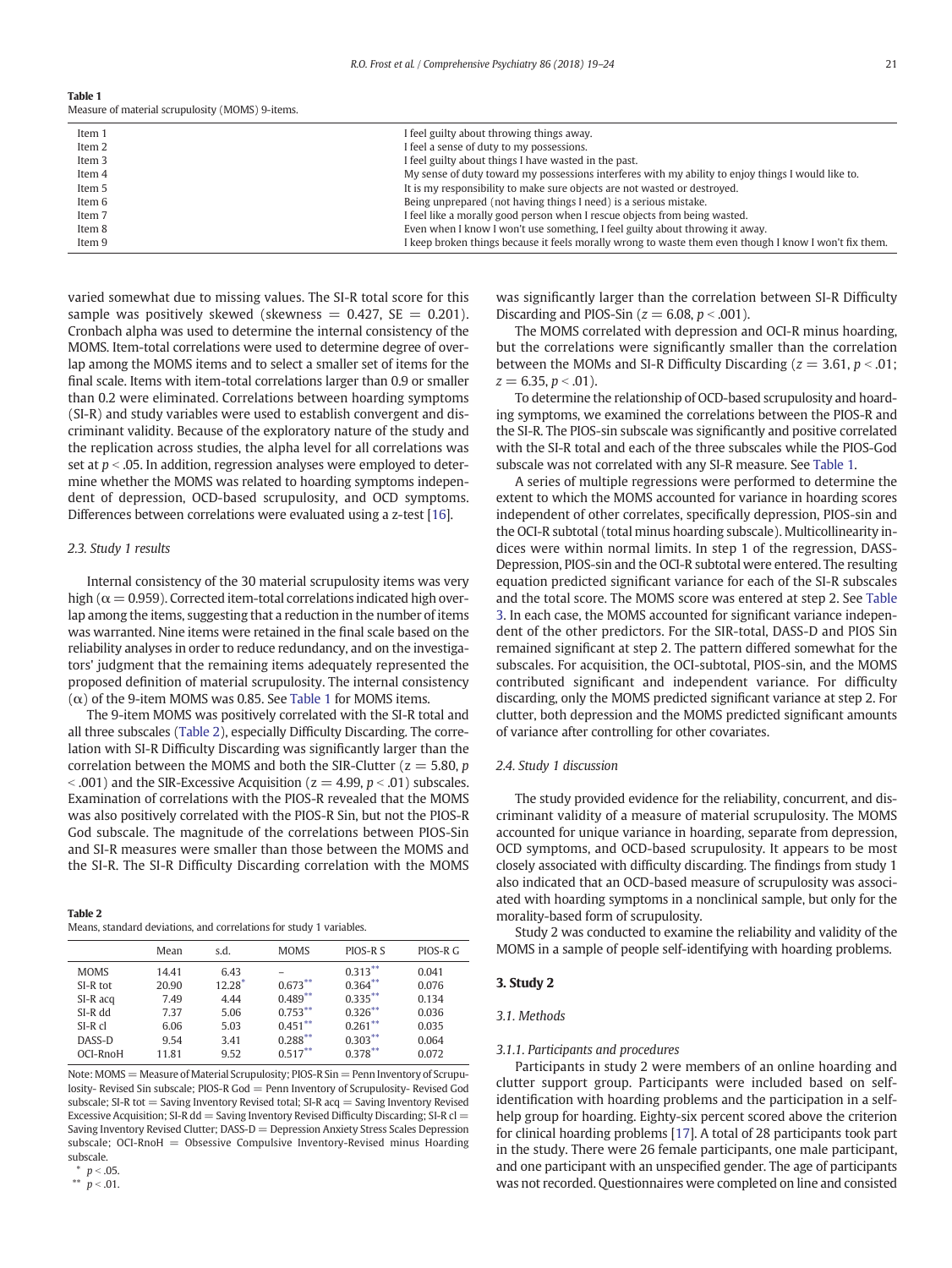#### <span id="page-3-0"></span>Table 3

Regressions predicting SI-R from OCD-based scrupulosity (PIOS-R), depression (DASS), and obsessive compulsive disorder (OCI- No Hoarding), and material scrupulosity.

| SI-R excessive acquisition                    |                                          |                      |                         |                         |                      |                         |  |  |  |
|-----------------------------------------------|------------------------------------------|----------------------|-------------------------|-------------------------|----------------------|-------------------------|--|--|--|
| Step 1: $F(3, 139) = 14.38$ , $p < .001$      |                                          |                      |                         |                         |                      |                         |  |  |  |
|                                               | Step 2: $F(4, 138) = 15.14$ , $p < .001$ |                      |                         |                         |                      |                         |  |  |  |
| Variable                                      | Step 1                                   |                      |                         | Step 2                  |                      |                         |  |  |  |
|                                               | ß                                        |                      | p                       | ß                       |                      | n                       |  |  |  |
| DASS D<br>PIOS-R S<br>OCI-RnoH<br><b>MOMS</b> | 0.068<br>0.207<br>0.333                  | 0.83<br>2.53<br>3.96 | 0.405<br>0.012<br>0.000 | 0.045<br>0.160<br>0.190 | 0.57<br>2.03<br>2.13 | 0.570<br>0.045<br>0.035 |  |  |  |

SI-R difficulty discarding

Step 1: F(3, 140) = 13.49  $p < .001$ 

|             | Step 2: $F(4, 139) = 47.44$ , $p < .001$ |      |       |          |         |       |  |  |  |
|-------------|------------------------------------------|------|-------|----------|---------|-------|--|--|--|
| Variable    | Step 1                                   |      |       | Step 2   |         |       |  |  |  |
|             | ß                                        |      | р     | ß        |         | р     |  |  |  |
| DASS D      | 0.141                                    | 1.72 | 0.088 | 0.087    | 1.42    | 0.158 |  |  |  |
| PIOS-R S    | 0.201                                    | 2.45 | 0.015 | 0.094    | 1.53    | 0.128 |  |  |  |
| OCI-RnoH    | 0.274                                    | 3.24 | 0.001 | $-0.051$ | $-0.74$ | 0.462 |  |  |  |
| <b>MOMS</b> |                                          |      |       | 0.719    | 10.77   | 0.001 |  |  |  |

SI-R clutter

Step 1:  $F(3, 140) = 12.55$ ,  $p < .001$ 

| Step 2: F (4, 139) = 13.10, $p < .001$                      |                         |                      |                         |                                  |                               |                                  |  |
|-------------------------------------------------------------|-------------------------|----------------------|-------------------------|----------------------------------|-------------------------------|----------------------------------|--|
| Variable                                                    | Step 1                  |                      |                         |                                  | Step 2                        |                                  |  |
|                                                             | β                       | t                    | $\boldsymbol{p}$        | β                                | t                             | p                                |  |
| DASS_D<br>PIOS-R S<br>OCI-RnoH<br><b>MOMS</b><br>SI-R total | 0.242<br>0.138<br>0.221 | 2.91<br>1.67<br>2.60 | 0.004<br>0.096<br>0.010 | 0.219<br>0.094<br>0.085<br>0.301 | 2.73<br>1.16<br>0.94<br>23.44 | 0.007<br>0.247<br>0.350<br>0.001 |  |
| Step 1: F $(3, 139) = 20.63$ , $p < .001$                   |                         |                      |                         |                                  |                               |                                  |  |
| Step 2: F (4, 138) = 35.04, $p < .001$                      |                         |                      |                         |                                  |                               |                                  |  |
| Variable                                                    | Step 1                  |                      |                         | Step 2                           |                               |                                  |  |
|                                                             | β                       | t                    | p                       | β                                | t                             | p                                |  |
| DASS_D<br>PIOS-R S<br>OCI-RnoH<br><b>MOMS</b>               | 0.184<br>0.215<br>0.324 | 2.36<br>2.77<br>4.04 | 0.020<br>0.006<br>0.001 | 0.144<br>0.136<br>0.81<br>0.535  | 2.17<br>2.03<br>1.07<br>7.38  | 0.032<br>0.044<br>0.285<br>0.001 |  |

Note:  $SI-R =$  Saving Inventory Revised;  $DASS =$  Depression Anxiety Stress Scale Depression subscale; PIOS-R Sin = Penn Inventory of Scrupulosity- Revised Sin subscale; IOCI- $RnoH = Obsessive Compulse Inventory-Revised minus Hoarding subscale.$ 

of the SI-R, MOMS, and the PIOS-R from study 1. The data analysis plan for study 2 was identical to that of study 1. One participant was missing PIOS-R data. There were no other missing data.

#### 3.2. Results and discussion

The SI-R total score for participants in study 2 was 56.5 ( $sd = 17.0$ ), which is comparable to the severity of other samples of people with HD [[10](#page-5-0)]. See Table 4. Internal consistency of the 9-item MOMS was high ( $\alpha = 0.94$ ).

Scores on the MOMS ranged from 9 to 42 with a mean of 29.54 (sd  $= 9.13$ ) which was substantially higher than study 1. As predicted, the MOMS was significantly correlated with the SI-R total and each of the subscales. See Table 4. Like study 1, the MOMS was most highly correlated with the Difficulty Discarding subscale of the SI-R. In contrast to study 1, the MOMS correlated with both the PIOS-Sin and PIOS-God subscales, but neither of the PIOS subscales correlated with hoarding severity as measured by the SI-R. This may have resulted from the small

#### Table 4

Means, standard deviations, and correlations for study 2 variables.

|                                                                                             | Mean                                                        | s.d.                                                  | <b>MOMS</b>                                      | PIOS-R S                                        | PIOS-R G                                     |
|---------------------------------------------------------------------------------------------|-------------------------------------------------------------|-------------------------------------------------------|--------------------------------------------------|-------------------------------------------------|----------------------------------------------|
| <b>MOMS</b><br>$SI-R$ acq<br>$SI-R$ dd<br>$SI-R$ $cl$<br>$SI-R$ tot<br>PIOS-R S<br>PIOS-R G | 29.54<br>13.82<br>19.14<br>23.54<br>56.50<br>21.59<br>10.67 | 9.13<br>5.48<br>5.35<br>8.50<br>16.97<br>7.56<br>4.64 | $0.462*$<br>$0.605***$<br>$0.434*$<br>$0.557***$ | $0.471*$<br>0.229<br>0.130<br>$-0.083$<br>0.063 | $0.416*$<br>0.309<br>0.323<br>0.072<br>0.221 |

Note: MOMS = Measure of Material Scrupulosity; SI-R acq = Saving Inventory Revised Excessive Acquisition;  $SL-R$  dd = Saving Inventory Revised Difficulty Discarding;  $SL-R$  $cl =$  Saving Inventory Revised Clutter; SI-R tot = Saving Inventory Revised total score; PIOS-R Sin = Penn Inventory of Scrupulosity- Revised Sin subscale; PIOS-R God = Penn Inventory of Scrupulosity- Revised God subscale.

 $p < .05$ .

\*\*  $p < .01$ .

sample size or the restriction of range of the hoarding measures. Nevertheless, it suggests that any relationship between hoarding symptoms and OCD-based scrupulosity is weak at best.

#### 4. Study 3

While studies 1 and 2 support the reliability and validity of the MOMS and suggests that material scrupulosity is an important and unidentified part of hoarding symptomatology, there are several unanswered questions. First, studies 1 and 2 relied nearly exclusively on female participants. Although much of the research on hoarding and hoarding disorder does so as well, epidemiological findings suggest that the gender ratio is approximately equal [[4](#page-5-0)]. It is important to determine whether material scrupulosity is related to hoarding symptoms in men as well as women.

Second, there are other measures designed to assess the beliefs about and attachments to possessions that are involved in hoarding symptoms. Most prominent among these is the Saving Cognitions Inventory (SCI) [\[5](#page-5-0)]. The SCI has shown substantial association with HD symptoms, and predicts hoarding symptoms independent of a number of covariates. One of the SCI subscales (Responsibility) assesses the sense of responsibility toward possessions for finding them, using them, making them available, not wasting opportunities provided by them, and the ensuring their well-being. However, these items do not capture the moral or ethical emphasis contained in the MOMS. It remains to be seen whether the MOMS accounts for any variance in HD symptoms beyond that accounted for by the SCI subscales, particularly Responsibility. Study 3 was designed to address these issues.

### 4.1. Study 3 methods

#### 4.1.1. Participants

Community participants were recruited via Amazon's Mechanical Turk (MTurk) and were restricted to North American MTurk workers with at least 95% MTurk approval ratings. A total 658 MTurk workers commenced the online survey. We screened for accurate and valid responses and deleted 126 cases due to failure to complete the survey  $(n = 51)$ , completing the survey in <15 min ( $n = 50$ ), failure to respond correctly to two check items, e.g., "please respond 7, strongly agree on this item" ( $n = 17$ ), self-declaration that their responses were not valid ( $n = 7$ ), and invariance in responses on the first page of the SI-R which had reverse scored items ( $n = 1$ ). The remaining participants were 532 adults (244 males and 288 females) aged 18 to 81 (mean age  $= 36.2$  years, SD  $= 10.6$ ). Although this was a non-clinical/ community sample, 15.8% scored at or above the SI-R total cutoff for clinical hoarding problems [\[17\]](#page-5-0).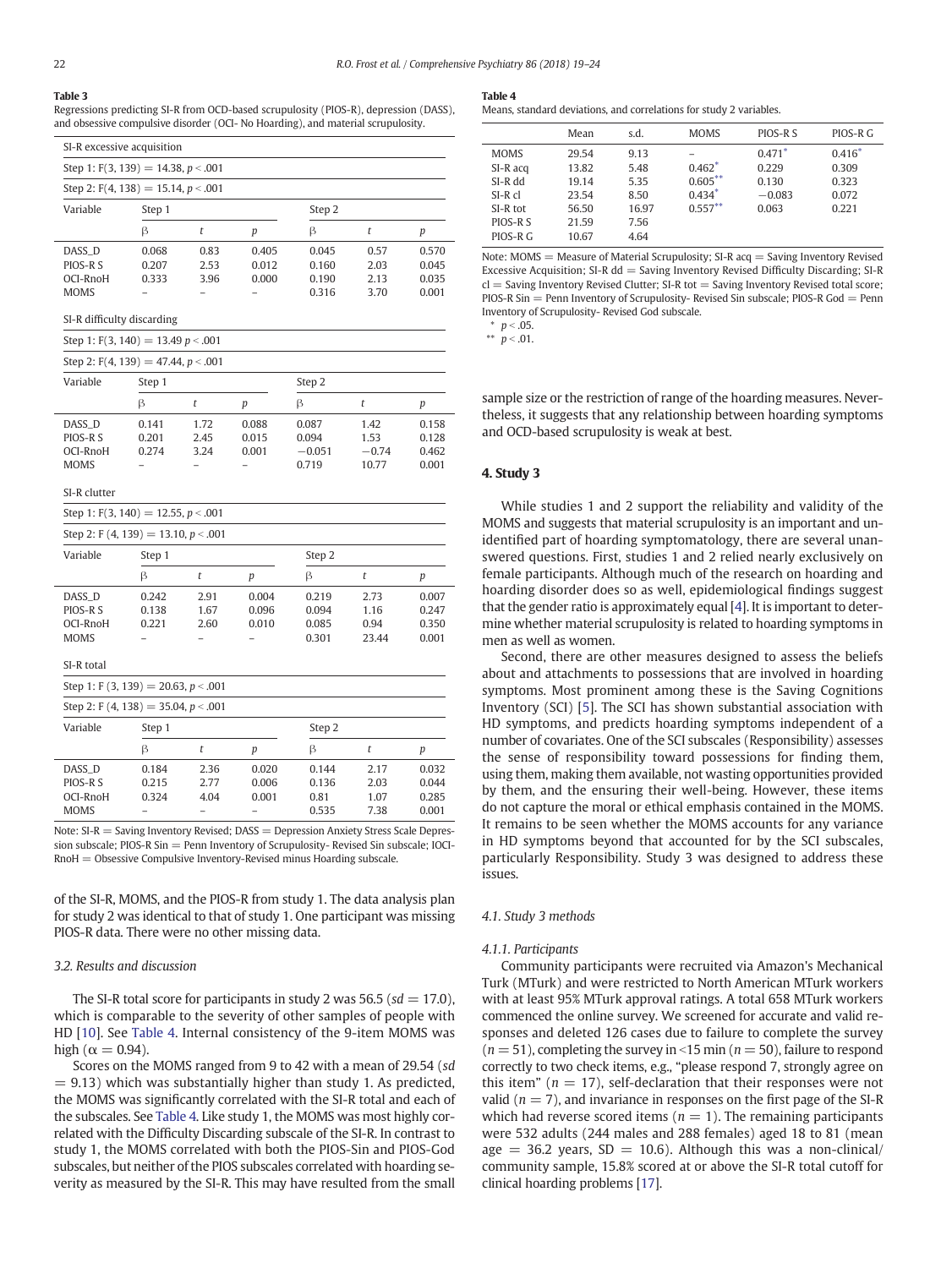# 4.1.2. Measures

Measures for study 3 included the SI-R, DASS, and MOMS (see study 1 for descriptions) as well as the Saving Cognitions Inventory (SCI) [[5](#page-5-0)]. The SCI is a 24-item self-report measure that assesses the cognitions and beliefs underlying HD. In addition to the Responsibility for Possessions, the SCI contains three other subscales: Emotional Attachment to possessions (i.e., feelings of hypersentimentality, belongings seen as extension of self) Control over possessions (i.e., the need to maintain sole control over items), and concerns about Memory (i.e., information being lost). Each item is rated on a seven-point scale ranging from 1 (not at all) to 7 (very much). The SCI has demonstrated good convergent and discriminant validity, and the four SCI subscales have shown good internal consistency [[5](#page-5-0)]. Internal consistencies in the present study were good ( $\alpha s = 0.77$  to 0.95).

#### 4.2. Study 3 results

Men had significantly higher MOMS scores than women,  $t(530)$  = 2.19,  $p < 0.05$ . They did not differ on SI-R total or any SI-R subscales however ( $ts < 1.3$ ,  $ps > 0.05$ ). Similarly, they did not differ on SCI total scores, nor on the Emotional Attachment, Control, or Memory subscales (ts  $\epsilon$  1.8, ps  $> 0.05$ ). They did differ on Responsibility however, with males having significantly higher scores,  $t(530) = 2.51$ ,  $p < .05$ .

Separate analyses for men and women revealed identical patterns in the correlations and regressions examined. Therefore, all participants were combined for these analyses.

The MOMS was strongly correlated with each of the SI-R subscales as well as the total score. See Table 5. As with studies 1 and 2, difficulty discarding was the subscale with the largest correlation. Comparisons among these correlations indicated that the correlation between the MOMS and Difficulty Discarding was significantly larger than that between the MOMS and Excessive Acquisition ( $z = 4.08$ ,  $p < .001$ ) and Clutter ( $z = 6.53$ ,  $p < .001$ ). In addition, large correlations were observed between the MOMS and each of the subscales of the SCI as well as the total score. The correlation between the MOMS and DASS-depression was significant, but much smaller than the correlations with hoarding symptoms and beliefs.

A series of multiple regressions were performed to determine the extent to which the MOMS accounted for variance in hoarding scores independent of the SCI-Responsibility subscale and DASS-Depression. In step 1 of the regression, DASS-Depression and the SCI-Responsibility were entered. The resulting equation predicted significant variance for each of the SI-R subscales and the total score

#### Table 5

Means, standard deviations, and correlations for study 3 variables.

|             | Mean  | s.d.    | <b>MOMS</b> |
|-------------|-------|---------|-------------|
| <b>MOMS</b> | 14.15 | $7.22*$ |             |
| SI-R tot    | 25.82 | 16.47   | $0.688***$  |
| SI-R acq    | 7.95  | 5.03    | $0.622***$  |
| SI-R dd     | 9.82  | 5.75    | $0.710***$  |
| SI-R cl     | 8.06  | 7.47    | $0.552***$  |
| SCI EA      | 27.03 | 14.02   | $0.677***$  |
| SCI_C       | 12.73 | 5.16    | $0.504***$  |
| SCI R       | 17.11 | 8.32    | $0.798***$  |
| SCI_M       | 12.79 | 6.75    | $0.656***$  |
| SCI tot     | 69.66 | 30.20   | $0.767***$  |
| DASS-D      | 10.70 | 11.75   | $0.335***$  |

Note:  $MOMS =$  Measure of Material Scrupulosity; SI-R tot  $=$  Saving Inventory Revised total score; SI-R acq  $=$  Saving Inventory Revised Excessive Acquisition; SI-R dd  $=$  Saving Inventory Revised Difficulty Discarding;  $SI-R$  cl = Saving Inventory Revised Clutter; SCI\_EA = Saving Cognitions Inventory Emotional Attachment subscale; SCI\_C = Saving Cognitions Inventory Control subscale;  $SCI_R =$  Saving Cognitions Inventory Responsibility subscale; SCI  $M =$  Saving Cognitions Inventory Memory subscale; SCI tot  $=$  Saving Cognitions Inventory total score; DASS-D = Depression Anxiety Stress Scales Depression subscale.

\*\*  $p < .01$ .

[\(Table 6](#page-5-0)). At step 2, the MOMS accounted for significant variance independent of depression and responsibility-based hoarding beliefs as measured by the SCI. For each analysis, all three predictors contributed significant variance at step 2 [\(Table 6](#page-5-0)). A similar set of regressions using the SCI total score revealed an identical pattern with the MOMS contributing significant variance on each SIR subscale.

# 5. General discussion

The purpose of these studies was to examine the extent to which hoarding symptoms were associated with scrupulosity-like beliefs and to evaluate the psychometric properties of the measure of material scrupulosity. Anecdotal accounts indicate that many hoarding individuals save things they are not attached to or do not want to keep [\[6](#page-5-0)]. The predominant motive appears to be a fear of waste or a scrupulosity-like belief [[10,11\]](#page-5-0). The current studies suggest that hoarding-related scrupulosity is different from OCD-based scrupulosity. Although hoarding symptoms were correlated with OCD-based scrupulosity (PIOS-Sin) in study 1, the association did not replicate in a clinical sample. Thus, there is limited evidence to support the role of OCD-based scrupulosity in hoarding.

In contrast, a newly developed Measure of Material Scrupulosity (MOMs) demonstrated initial evidence of reliability and validity. It had good internal consistency across all 3 studies. Also across 3 studies drawn from different populations, the MOMS was strongly correlated with hoarding symptoms. It appears to be most closely associated with difficulty getting rid of possessions rather than excessive acquisition of them or clutter once they are in the home. Correlations between the MOMS and SI-R Difficulty Discarding scores were substantially (and mostly significantly) larger than those between the MOMS and either SI-R Excessive Acquisition or Clutter.

Correlations with the SI-R were also substantially larger than those with other constructs such as depression, OCD, and OCD-related scrupulosity, suggesting discriminant validity. Furthermore, the MOMS accounted for variance in HD symptoms above and beyond that accounted for by these constructs.

The MOMS was also strongly correlated with HD beliefs, especially Responsibility and Emotional Attachment from the SCI. Although these correlations were substantial, the MOMS still accounted for unique variance in SIR Total and each SI-R subscale when depression and the SCI Responsibility subscale were controlled for. Although the content of the Responsibility scale of the SCI is close to that of the MOMS, each of these measures accounted for unique variance in the SIR scores. Therefore it appears that material scrupulosity as measured by the MOMS is independent of existing measures of hoarding related beliefs and adds something unique to our understanding of HD.

Gender differences were observed in the absolute value of the MOMS. Males scored higher than females on both the MOMS and the Responsibility scale of the SCI. There were no observed differences between males and females in the magnitude of correlations between the MOMS and other study variables, however. Further research on the importance of these gender differences is warranted. Moreover, these findings are based on two nonclinical samples and one small clinical sample. Replication with a large clinical sample is needed. Furthermore, all of the measures in this study were self-report and completed on-line. Examination of this phenomenon via interview in the home would be useful.

High levels of material scrupulosity may explain the presumed lack of motivation and insight in many people with hoarding disorder. Their beliefs about maximum usage of possessions are not incorrect, and have a pro-social quality in an age of environmental concern. To an observer, however, the excessive saving appears to make little sense. People with hoarding disorder often claim that their problem is not that they can't get rid of things, but that they have too little time to do so, and that they are exhausted by the efforts they are already making. In these cases, the attachment to a possession may not be

 $p < .05$ .